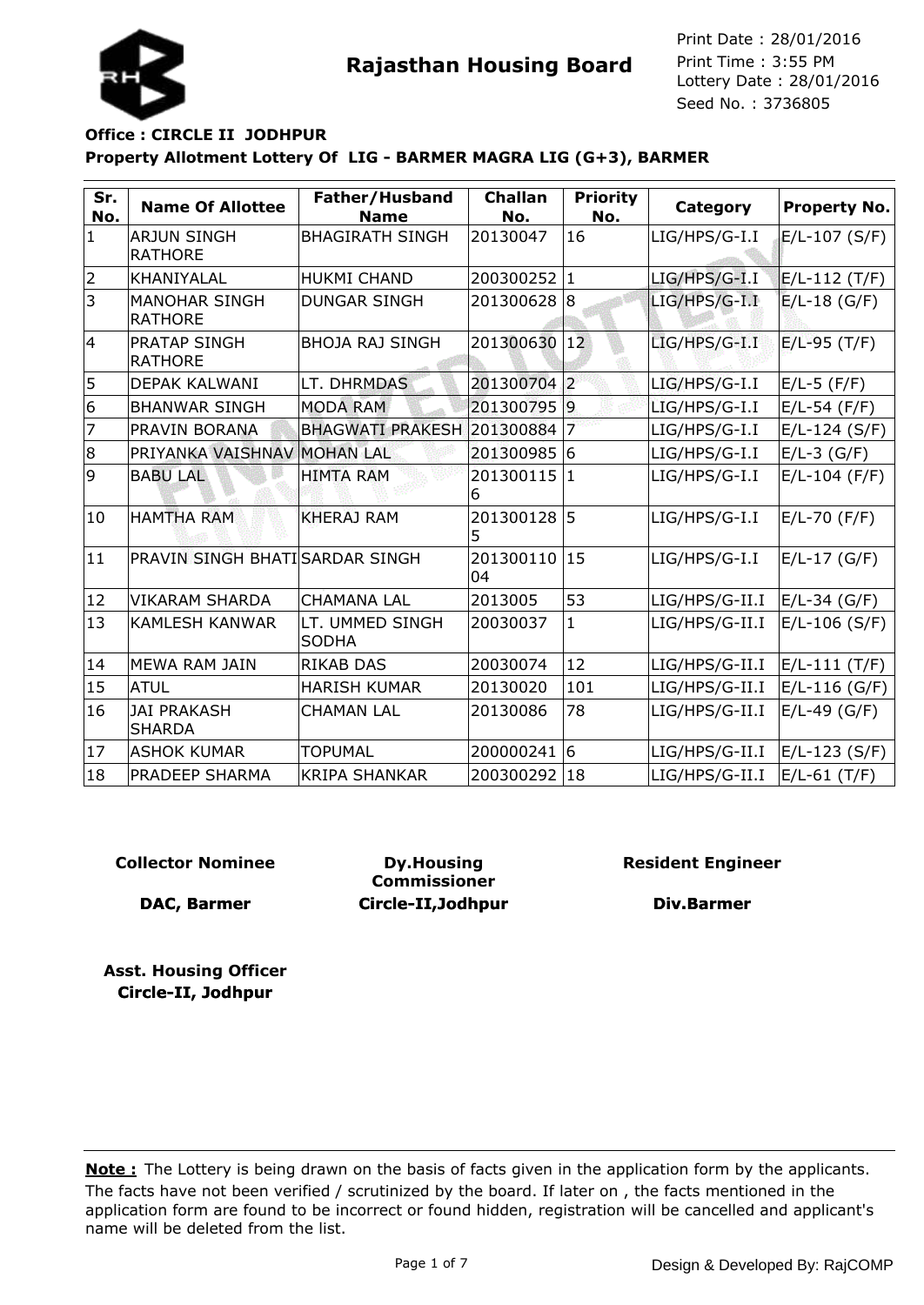

# **Property Allotment Lottery Of LIG - BARMER MAGRA LIG (G+3), BARMER Office : CIRCLE II JODHPUR**

| Sr.<br>No. | <b>Name Of Allottee</b>                | Father/Husband<br><b>Name</b> | <b>Challan</b><br>No. | <b>Priority</b><br>No. | Category       | <b>Property No.</b> |
|------------|----------------------------------------|-------------------------------|-----------------------|------------------------|----------------|---------------------|
| 19         | <b>ANIL VYAS</b>                       | <b>JASWANT VYAS</b>           | 200300296 5           |                        | LIG/HPS/G-II.I | $E/L-63$ (T/F)      |
| 20         | <b>VIJAY KUMAR</b>                     | <b>MARU MAL</b>               | 200300334 2           |                        | LIG/HPS/G-II.I | $E/L-14$ (T/F)      |
| 21         | <b>DILIP KUMAR</b>                     | PURSHOTAM DAS                 | 200300421             | 15                     | LIG/HPS/G-II.I | $E/L-23$ (F/F)      |
| 22         | <b>DINESH KUMAR</b>                    | PURSHOTAM DAS                 | 200300422             | 16                     | LIG/HPS/G-II.I | $E/L-59$ (S/F)      |
| 23         | <b>SWATI JAJU</b>                      | JUGAL KISHORE JAJU 200300427  |                       | 21                     | LIG/HPS/G-II.I | $E/L-97$ (G/F)      |
| 24         | POONAM JAJU                            | JUGAL KISHORE JAJU 200300429  |                       | 19                     | LIG/HPS/G-II.I | $E/L-67$ (G/F)      |
| 25         | <b>KAMLA DEVI</b>                      | PURSHOTAM SONI                | 200300449             | $\overline{3}$         | LIG/HPS/G-II.I | $E/L-119$ (F/F)     |
| 26         | <b>JAGDISH KUMAR</b><br>SONI           | HOTCHAND SONI                 | 200300609             | 17                     | LIG/HPS/G-II.I | $E/L-92$ (S/F)      |
| 27         | <b>JITENDRA KUMAR</b><br><b>JAIN</b>   | <b>RATAN LAL JAIN</b>         | 200300624             | 7                      | LIG/HPS/G-II.I | $E/L-83$ (G/F)      |
| 28         | <b>RATAN LAL JAIN</b>                  | <b>BEGTAWAR JAIN</b>          | 200300634             | 14                     | LIG/HPS/G-II.I | $E/L-86$ (F/F)      |
| 29         | TAJA RAM GURJAR                        | <b>KHUMA RAM</b>              | 200300696 9           |                        | LIG/HPS/G-II.I | $E/L-85$ (F/F)      |
| 30         | <b>PURSHOTAM</b>                       | <b>DEVILAL SONI</b>           | 200300725 8           |                        | LIG/HPS/G-II.I | $E/L-128$ (T/F)     |
| 31         | <b>SMT MAMTESH</b><br><b>SHARMA</b>    | LT. KAILASH SHARMA 200300748  |                       | 11                     | LIG/HPS/G-II.I | $E/L-117$ (F/F)     |
| 32         | <b>RAJESH KANWAR</b>                   | <b>CHANDAN SINGH</b>          | 201300108 82          |                        | LIG/HPS/G-II.I | $E/L-58$ (S/F)      |
| 33         | <b>AASU LAL</b>                        | <b>MULTAN MAL</b>             | 201300113             | 75                     | LIG/HPS/G-II.I | $E/L-55$ (F/F)      |
| 34         | <b>VISHANU PRASAD</b><br><b>KHATRI</b> | <b>GULAB CHAND</b>            | 201300118             | 34                     | LIG/HPS/G-II.I | $E/L-9$ (S/F)       |
| 35         | <b>KISHOR KUMAR</b><br><b>KHATRI</b>   | <b>GULAB CHAND</b>            | 201300119             | 106                    | LIG/HPS/G-II.I | $E/L-105$ (S/F)     |
| 36         | PUKHA RAJ                              | NEMICHAND                     | 201300168             | 68                     | LIG/HPS/G-II.I | $E/L-82$ (G/F)      |
| 37         | PADAMA GUPTA                           | RAJA RAM                      | 201300186             | 79                     | LIG/HPS/G-II.I | $E/L-40$ (F/F)      |
| 38         | <b>PAWAN KUMAR</b>                     | PUKHA RAJ                     | 201300191             | 16                     | LIG/HPS/G-II.I | $E/L-64$ (T/F)      |

#### **Collector Nominee**

**DAC, Barmer**

**Dy.Housing Commissioner Circle-II,Jodhpur** **Resident Engineer**

**Div.Barmer**

**Asst. Housing Officer Circle-II, Jodhpur**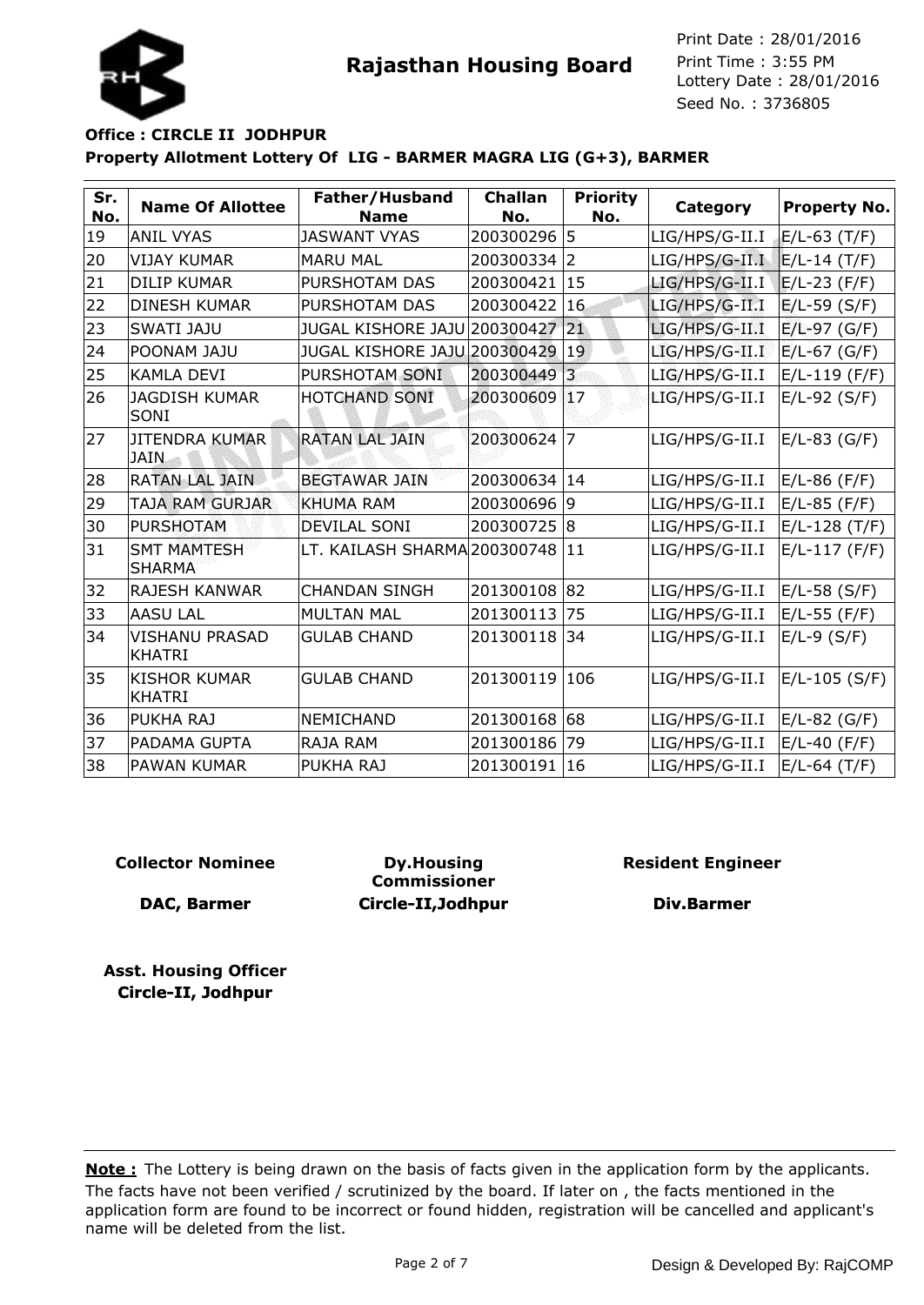

## **Property Allotment Lottery Of LIG - BARMER MAGRA LIG (G+3), BARMER Office : CIRCLE II JODHPUR**

| Sr.<br>No. | <b>Name Of Allottee</b>              | Father/Husband<br><b>Name</b>       | <b>Challan</b><br>No. | <b>Priority</b><br>No. | Category       | <b>Property No.</b> |
|------------|--------------------------------------|-------------------------------------|-----------------------|------------------------|----------------|---------------------|
| 39         | RUKAMANI DEVI                        | <b>TIKAM DAS</b>                    | 201300253             | 50                     | LIG/HPS/G-II.I | $E/L-22$ (F/F)      |
| 40         | <b>NIRA SHARMA</b>                   | <b>BRAJBHUSHAN</b><br><b>SHARMA</b> | 201300338             | 51                     | LIG/HPS/G-II.I | $E/L-75$ (S/F)      |
| 41         | <b>KAMALA LUNAWAT</b>                | LT. NARPAT CHAND                    | 201300372             | 36                     | LIG/HPS/G-II.I | $E/L-1$ (G/F)       |
| 42         | <b>SWETA GEHALOT</b>                 | PRAVEEN GEHALOT                     | 201300376             | 18                     | LIG/HPS/G-II.I | $E/L-84$ (G/F)      |
| 43         | <b>AMIT SOLANKI</b>                  | PURSHOTAM DAS                       | 201300406             | 43                     | LIG/HPS/G-II.I | $E/L-36$ (G/F)      |
| 44         | <b>DILIP</b>                         | <b>NARAYAN DAS</b>                  | 201300559             | 77                     | LIG/HPS/G-II.I | $E/L-11$ (S/F)      |
| 45         | <b>VASHUDEV</b>                      | <b>GHAYAN CHAND</b>                 | 201300575             | 19                     | LIG/HPS/G-II.I | $E/L-43$ (S/F)      |
| 46         | NISHA GIDHAWANI                      | <b>VASHUDEV</b>                     | 201300576             | 57                     | LIG/HPS/G-II.I | $E/L-62$ (T/F)      |
| 47         | <b>KISHOR GIDHAWANI</b>              | <b>VASHUDEV</b><br><b>GIDHAWANI</b> | 201300580 4           |                        | LIG/HPS/G-II.I | $E/L-52$ (G/F)      |
| 48         | <b>AMIT KUMAR</b>                    | <b>BHAGAWAN DAS</b>                 | 201300611             | 65                     | LIG/HPS/G-II.I | E/L-109 (T/F)       |
| 49         | <b>DEEPAK KUMAR</b>                  | RAJENDRA KUMAR                      | 201300613             | 52                     | LIG/HPS/G-II.I | $E/L-125$ (T/F)     |
| 50         | <b>GHANSHYAM DAS</b>                 | <b>BHAGAWAN DAS</b>                 | 201300616             | 27                     | LIG/HPS/G-II.I | $E/L-25$ (S/F)      |
| 51         | <b>CHUNNI LAL</b>                    | <b>PARAS MAL</b>                    | 201300650             | 89                     | LIG/HPS/G-II.I | $E/L-42$ (S/F)      |
| 52         | <b>JAYAWANTI</b>                     | <b>TIKAM DAS</b>                    | 201300651             | 63                     | LIG/HPS/G-II.I | $E/L-76$ (S/F)      |
| 53         | <b>ASHOK SONI</b>                    | <b>BHAGAWAN DAS</b>                 | 201300656             | 38                     | LIG/HPS/G-II.I | $E/L-56$ (F/F)      |
| 54         | PINTU KANWAR                         | <b>KALYAN SINGH</b>                 | 201300658             | 91                     | LIG/HPS/G-II.I | $E/L-78$ (T/F)      |
| 55         | <b>RAMESH KUMAR</b>                  | <b>LOKU RAM</b>                     | 201300664             | 58                     | LIG/HPS/G-II.I | $E/L-13$ (T/F)      |
| 56         | <b>DHANRAJ</b>                       | <b>LOKU RAM</b>                     | 201300665             | 84                     | LIG/HPS/G-II.I | $E/L-79$ (T/F)      |
| 57         | <b>ABHISHEK JINDAL</b>               | PHARAS RAM JINDAL                   | 201300701             | 64                     | LIG/HPS/G-II.I | $E/L-118$ (F/F)     |
| 58         | <b>JITENDRA</b><br><b>KHACHCHAWA</b> | <b>PRABHU</b><br><b>KHACHCHAWA</b>  | 201300722             | 24                     | LIG/HPS/G-II.I | $E/L-48$ (T/F)      |
| 59         | <b>NISHANT SHARMA</b>                | C.S. SHARMA                         | 201300739             | 60                     | LIG/HPS/G-II.I | $E/L-60$ (S/F)      |
| 60         | MILESH SHARMA                        | <b>SUDHIR SHARMA</b>                | 201300760             | 22                     | LIG/HPS/G-II.I | $E/L-24$ (F/F)      |

#### **Collector Nominee**

**DAC, Barmer**

**Dy.Housing Commissioner Circle-II,Jodhpur** **Resident Engineer**

**Div.Barmer**

**Asst. Housing Officer Circle-II, Jodhpur**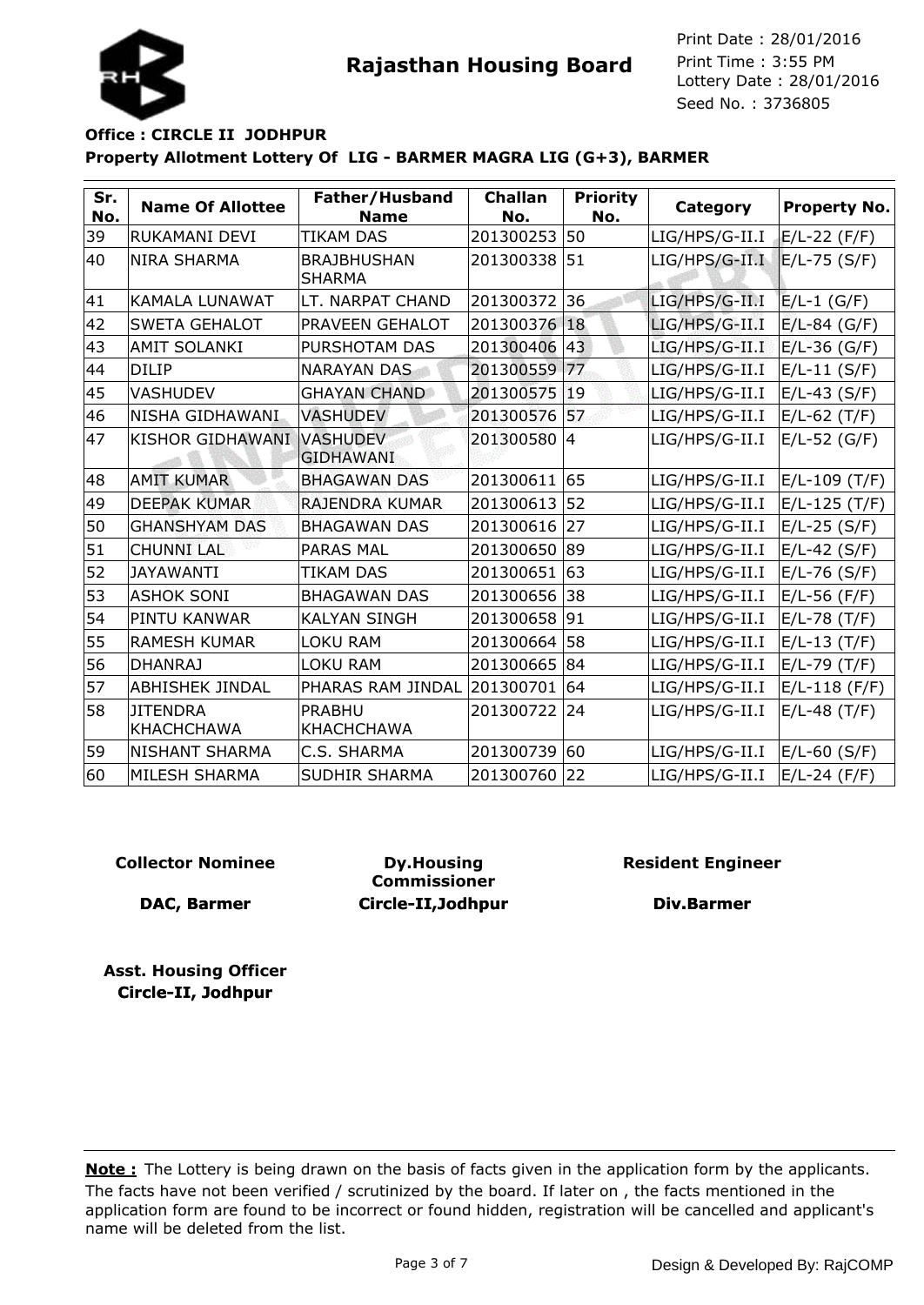

## **Property Allotment Lottery Of LIG - BARMER MAGRA LIG (G+3), BARMER Office : CIRCLE II JODHPUR**

| Sr.<br>No. | <b>Name Of Allottee</b>               | Father/Husband<br><b>Name</b>       | <b>Challan</b><br>No. | <b>Priority</b><br>No. | Category       | <b>Property No.</b> |
|------------|---------------------------------------|-------------------------------------|-----------------------|------------------------|----------------|---------------------|
| 61         | KAMALA DEVI                           | <b>GHANSHYAM DAS</b>                | 201300768 69          |                        | LIG/HPS/G-II.I | E/L-50 (G/F)        |
| 62         | <b>USA DEVI</b>                       | <b>KAMAL KUMAR</b>                  | 201300769             | 10                     | LIG/HPS/G-II.I | $E/L-72$ (F/F)      |
| 63         | <b>BHAGAWATI DEVI</b>                 | <b>KISHOR KUMAR</b>                 | 201300772             | 97                     | LIG/HPS/G-II.I | $E/L-103$ (F/F)     |
| 64         | <b>HEMALATA BEN</b>                   | <b>KAILASH RATHI</b>                | 201300801             | $\mathbf{1}$           | LIG/HPS/G-II.I | E/L-88 (F/F)        |
| 65         | <b>VEER CHAND</b>                     | <b>MANGI LAL</b>                    | 201300827             | 88                     | LIG/HPS/G-II.I | $E/L-73$ (S/F)      |
| 66         | <b>NARAYAN DAS</b>                    | <b>LAL CHAND KATARI</b>             | 201300834             | 74                     | LIG/HPS/G-II.I | $E/L-32$ (T/F)      |
| 67         | <b>KAMLESH SONI</b>                   | LT. DEVILAL SONI                    | 201300840 28          |                        | LIG/HPS/G-II.I | $E/L-41$ (S/F)      |
| 68         | <b>VEBHAV RATHI</b>                   | <b>INDRA MAL RATHI</b>              | 201300887             | 109                    | LIG/HPS/G-II.I | $E/L-19$ (G/F)      |
| 69         | <b>LALCHAND</b>                       | <b>SADHU RAM JI</b>                 | 201300907             | 98                     | LIG/HPS/G-II.I | $E/L-38$ (F/F)      |
| 70         | <b>SURESH KUMAR</b><br><b>KHETANI</b> | <b>ROOP CHAND</b><br><b>KHETANI</b> | 201300918             | 21                     | LIG/HPS/G-II.I | $E/L-120$ (F/F)     |
| 71         | <b>KISHAN KANWAR</b>                  | <b>REWANT SINGH</b>                 | 201300966             | 35                     | LIG/HPS/G-II.I | E/L-8 (F/F)         |
| 72         | <b>KAMLA KAWAR</b>                    | <b>UGAMDAN CHARAN</b>               | 201300100             | 56                     | LIG/HPS/G-II.I | $E/L-77$ (T/F)      |
| 73         | HINDU SINGH BHATI CHAIN SINGH         |                                     | 201300109<br>0        | 86                     | LIG/HPS/G-II.I | $E/L-26$ (S/F)      |
| 74         | <b>DURGESH</b>                        | <b>DHUDA RAM</b>                    | 201300115<br>4        | 96                     | LIG/HPS/G-II.I | E/L-69 (F/F)        |
| 75         | <b>SHANTI DEVI</b>                    | <b>HIMATA RAM</b>                   | 201300116<br>6        | 42                     | LIG/HPS/G-II.I | E/L-57 (S/F)        |
| 76         | <b>MEENA DEVI</b>                     | <b>KEWAL RAM</b>                    | 201300122             | 17                     | LIG/HPS/G-II.I | E/L-7 (F/F)         |
| 77         | lasha devi                            | <b>ASHOK KUMAR</b>                  | 201300122<br>4        | 14                     | LIG/HPS/G-II.I | E/L-30 (T/F)        |
| 78         | lPUKHRAJ SAIN                         | <b>ROOP RAM SAIN</b>                | 201300122 45<br>8     |                        | LIG/HPS/G-II.I | E/L-102 (F/F)       |

#### **Collector Nominee**

**DAC, Barmer**

**Dy.Housing Commissioner Circle-II,Jodhpur** **Resident Engineer**

**Div.Barmer**

**Asst. Housing Officer Circle-II, Jodhpur**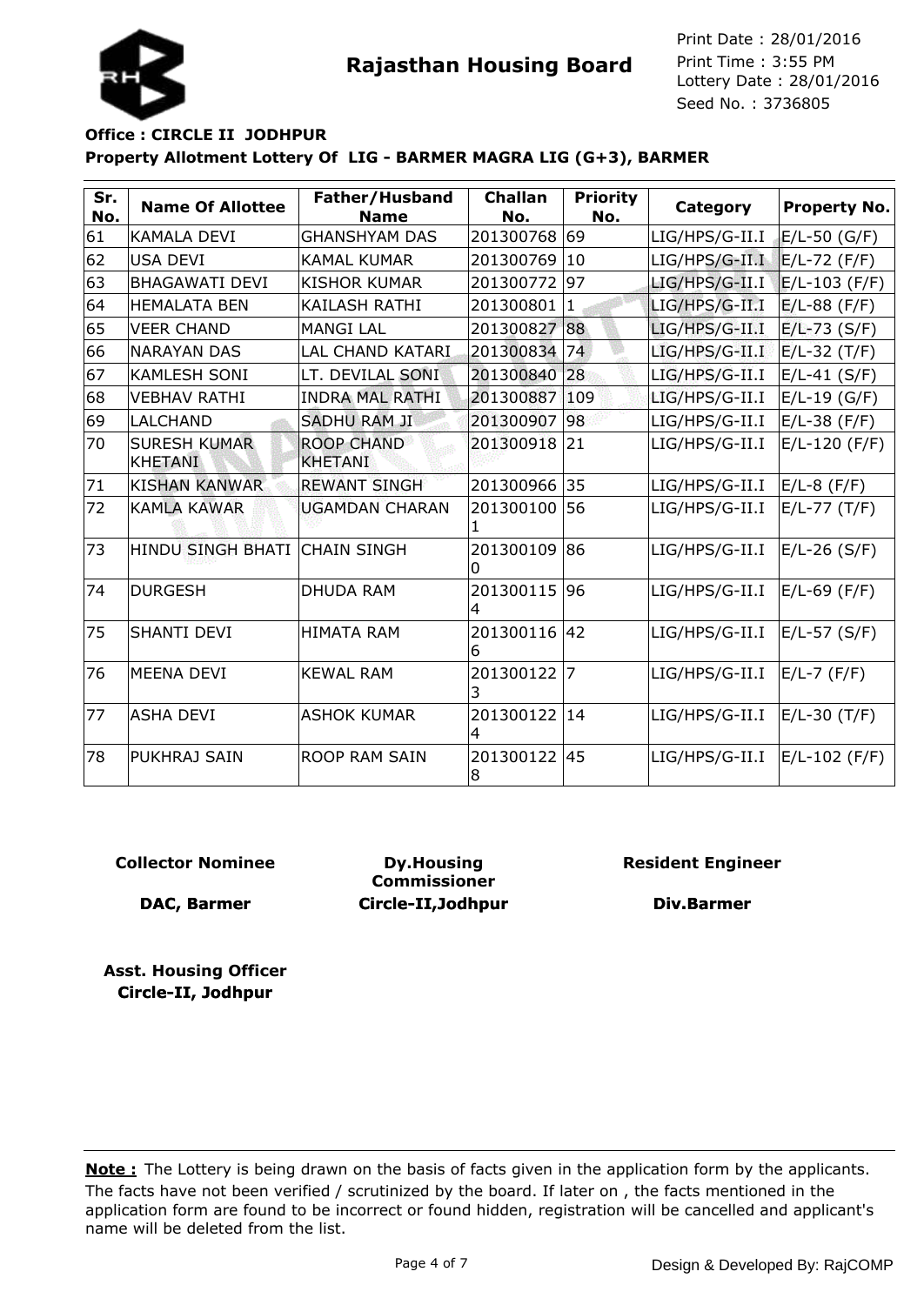



# **Property Allotment Lottery Of LIG - BARMER MAGRA LIG (G+3), BARMER Office : CIRCLE II JODHPUR**

| Sr.<br>No. | <b>Name Of Allottee</b>                | Father/Husband<br><b>Name</b> | <b>Challan</b><br>No. | <b>Priority</b><br>No. | Category       | <b>Property No.</b> |
|------------|----------------------------------------|-------------------------------|-----------------------|------------------------|----------------|---------------------|
| 79         | <b>NARENDRA KUMAR</b>                  | <b>MOHAN LAL</b>              | 201300123<br>O        | 20                     | LIG/HPS/G-II.I | $E/L-39$ (F/F)      |
| 80         | <b>HUKMA RAM</b>                       | <b>RAJU RAM</b>               | 201300125<br>6        | 47                     | LIG/HPS/G-II.I | $E/L-81$ (G/F)      |
| 81         | <b>BHAJAN LAL</b>                      | <b>BIRBAL RAM</b>             | 201300125             | 100                    | LIG/HPS/G-II.I | $E/L-71$ (F/F)      |
| 82         | <b>KANWAR LAL</b>                      | <b>ARJUN RAM</b>              | 201300126 92<br>O     |                        | LIG/HPS/G-II.I | $E/L-122$ (S/F)     |
| 83         | <b>CHANDI DAN</b>                      | <b>LAXMI DAN</b>              | 201300126             | 66                     | LIG/HPS/G-II.I | $E/L-51$ (G/F)      |
| 84         | <b>GOVIND RAM</b>                      | <b>RAMA RAM</b>               | 201300127             | 104                    | LIG/HPS/G-II.I | E/L-94 (T/F)        |
| 85         | <b>ISHWAR LAL</b>                      | <b>TOPUMAL</b>                | 201300127             | 173                    | LIG/HPS/G-II.I | E/L-100 (G/F)       |
| 86         | <b>DILIP KUMAR</b>                     | <b>BABU LAL</b>               | 201300130             | 67                     | LIG/HPS/G-II.I | E/L-37 (F/F)        |
| 87         | <b>HARISH CHANDRA</b><br><b>PRASAD</b> | <b>JANGI LAL</b>              | 201300130<br>5        | 70                     | LIG/HPS/G-II.I | $E/L-20$ (G/F)      |
| 88         | <b>RENU KUMARI</b>                     | PURSHOTAM DAS                 | 201300134 61          |                        | LIG/HPS/G-II.I | $E/L-114$ (G/F)     |
| 89         | <b>PURSHOTAM DAS</b>                   | <b>KIMAT MAL</b>              | 201300134<br>3        | 187                    | LIG/HPS/G-II.I | $E/L-68$ (G/F)      |
| 90         | <b>MANISHA</b><br>PANCHARIYA           | <b>BAL KISHAN</b>             | 201300110<br>02       | 93                     | LIG/HPS/G-II.I | $E/L-15$ (T/F)      |
| 91         | <b>ROOP SINGH</b>                      | <b>DEVI SINGH</b>             | 201300110<br>10       | 18                     | LIG/HPS/G-II.I | E/L-16 (T/F)        |

**Collector Nominee**

**DAC, Barmer**

**Dy.Housing Commissioner Circle-II,Jodhpur** **Resident Engineer**

**Div.Barmer**

**Asst. Housing Officer Circle-II, Jodhpur**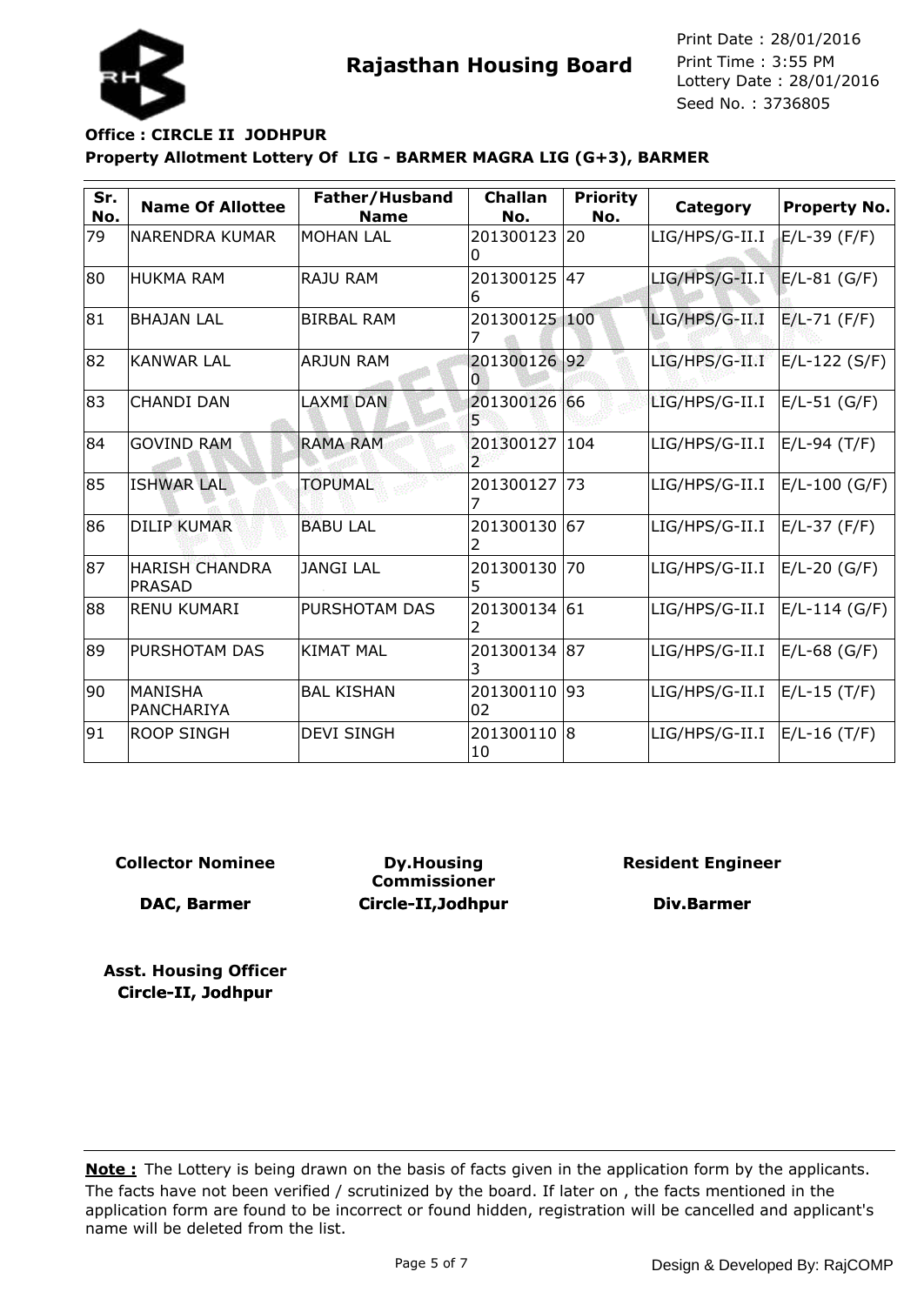Seed No. : 3736805 Print Date : 28/01/2016 Print Time : 3:55 PM



# **Property Allotment Lottery Of LIG - BARMER MAGRA LIG (G+3), BARMER Office : CIRCLE II JODHPUR**

| Sr.<br>No. | <b>Name Of Allottee</b>               | Father/Husband<br><b>Name</b>    | <b>Challan</b><br>No. | <b>Priority</b><br>No. | Category       | <b>Property No.</b> |
|------------|---------------------------------------|----------------------------------|-----------------------|------------------------|----------------|---------------------|
| 92         | <b>PRADEEP KUMAR</b>                  | <b>BHEBA SINGH</b>               | 201300110<br>12       | 62                     | LIG/HPS/G-II.I | $E/L-99$ (G/F)      |
| 93         | <b>DEVENDRA</b><br><b>RAKHECHA</b>    | LT. SANKARLAL<br><b>RAKHECHA</b> | 201300110<br>17       | 54                     | LIG/HPS/G-II.I | $E/L-2$ (G/F)       |
| 94         | <b>SUNITA</b>                         | <b>RADHESHYAM</b>                | 201300110 17<br>20    |                        | LIG/HPS/G-II.I | $E/L-4$ (G/F)       |
| 95         | <b>RAVI KUMAR</b><br>LALWANI          | <b>BHAGWAN DAS</b><br>LALWANI    | 20130085              | k                      | LIG/HPS/G-IV   | $E/L-80$ (T/F)      |
| 96         | <b>JITENDRA GOYAL</b>                 | <b>LAXMAN GOYAL</b>              | 200300353             | $\overline{2}$         | LIG/HPS/G-IV   | $E/L-31$ (T/F)      |
| 97         | <b>JUGNU</b>                          | <b>GANGA RAM</b>                 | 200300356             | Ť                      | LIG/HPS/G-IV   | $E/L-46$ (T/F)      |
| 98         | <b>DHIRA RAM</b>                      | <b>BHAWAR LAL</b>                | 201300249             | 11                     | LIG/HPS/G-IV   | $E/L-110(T/F)$      |
| 99         | <b>SHIV RAJ</b>                       | <b>BHOMA RAM</b>                 | 201300250             | 10                     | LIG/HPS/G-IV   | $E/L-108$ (S/F)     |
| 100        | <b>PRAKASH</b>                        | PURSHOTAM DAS                    | 201300506             | 8                      | LIG/HPS/G-IV   | $E/L-21$ (F/F)      |
| 101        | <b>NAND KISHOR</b><br><b>BAROLIYA</b> | LT. ARJUN DASS                   | 201300561             | 12                     | LIG/HPS/G-IV   | $E/L-93$ (T/F)      |
| 102        | <b>MUKESH KUMAR</b>                   | LT. ARJUN DAS<br><b>BOROLIYA</b> | 201300562             | 14                     | LIG/HPS/G-IV   | $E/L-47$ (T/F)      |
| 103        | <b>SAMDHA DEVI</b>                    | <b>CHANNA RAM</b>                | 201300563             | 7                      | LIG/HPS/G-IV   | $E/L-74$ (S/F)      |
| 104        | MANGI DEVI                            | <b>HARCHAND</b>                  | 201300584             | 3                      | LIG/HPS/G-IV   | $E/L-12$ (S/F)      |
| 105        | RAJENDRA KUMAR                        | <b>KESAR RAM</b>                 | 201300120<br>6        | 14                     | LIG/HPS/G-IV   | $E/L-27$ (S/F)      |
| 106        | <b>RAJESH KUMAR</b>                   | <b>RAMESH DAS</b>                | 201300133<br>9        | 15                     | LIG/HPS/G-IV   | $E/L-66$ (G/F)      |
| 107        | MANJU DEVI                            | <b>AAIDAN RAM</b>                | 201300404             | 1                      | LIG/HPS/G-IX.I | E/L-35 (G/F)        |
| 108        | <b>GURMUKH DAS</b>                    | <b>GIRDHARI MAL</b>              | 201300609             | 3                      | LIG/HPS/G-IX.I | $E/L-65$ (G/F)      |

**Collector Nominee**

**DAC, Barmer**

**Dy.Housing Commissioner Circle-II,Jodhpur** **Resident Engineer**

**Div.Barmer**

**Asst. Housing Officer Circle-II, Jodhpur**